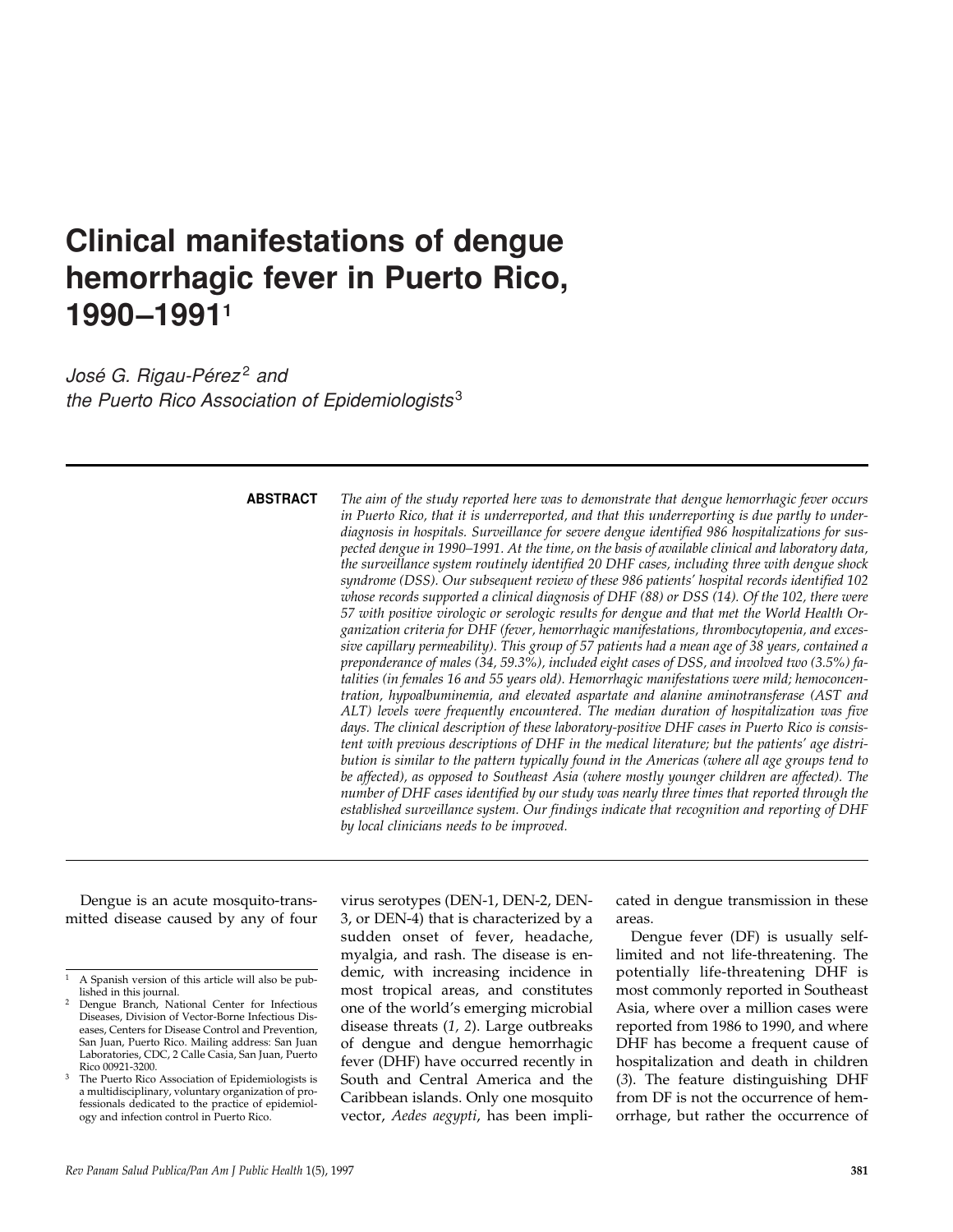plasma leakage due to increased capillary permeability—which may lead insidiously and rapidly to dengue shock syndrome (DSS) with hypotension or frank shock (*4–7*). Although dengue shock is usually reversible with aggressive fluid therapy, prevention of shock is the key to successful therapy. After shock develops, the case fatality rate, even in experienced centers, may be over 10% (*7–10*). There are, in addition, severe and fatal cases that do not present with plasma leakage but with early, severe gastrointestinal hemorrhage (*11*).

The first case of DHF in the Americas was confirmed in Puerto Rico in 1975 (*12*). Despite active surveillance, occurrence of a DHF epidemic in Cuba in 1981, and DHF outbreaks in Mexico (1984) and Nicaragua (1985), only three cases of DHF were documented in Puerto Rico up to the end of 1985 (*13–15*). However, an island-wide epidemic the following year caused 29 DHF cases (including three deaths) whose association with dengue infection was determined by serologic or virologic methods (*15, 16*). Since then, and until 1994, while DHF outbreaks were reported in Central and South America, only a small number of DHF cases were recognized annually in Puerto Rico (*17, 18*).

The study reported here was undertaken to demonstrate that DHF, as defined by World Health Organization (WHO) criteria (*19*) and described in Southeast Asia, occurs in Puerto Rico; that it is underreported; and that this underreporting is due partly to underdiagnosis in hospitals. The implications of these findings for hospitalbased diagnosis and treatment of DHF are discussed.

# **METHODS**

#### **Clinical case definitions**

WHO has four criteria for reporting DHF: "(1) fever; (2) hemorrhagic manifestations including at least a positive tourniquet test (except in shock cases), and perhaps minor or major

bleeding phenomena; (3) thrombocytopenia  $(100\ 000/mm^3$  or less); (4) hemoconcentration: hematocrit increased by 20% or more, or objective evidence of capillary permeability" (*19*). Because a positive tourniquet test is a mild, provoked hemorrhagic phenomenon, for this study the second criterion was interpreted as meaning any hemorrhagic manifestation, including minor bleeding phenomena as mild as a positive tourniquet test. Following WHO guidelines, hypoalbuminemia and/or pleural or abdominal effusions (documented by X-ray, ultrasound, or CT-scan) were considered objective evidence of the capillary permeability cited in the fourth criterion.

Dengue shock syndrome (DSS) was defined in terms of the above criteria plus hypotension or narrow pulse pressure (≤20 mm Hg). The following WHO grades for DHF severity (*19*) were used: (I) a positive tourniquet test is the only hemorrhagic manifestation; (II) spontaneous bleeding; (III) evidence of circulatory failure (narrowing of pulse pressure or hypotension); (IV) profound shock with undetectable blood pressure and pulse. Cases of Grade III and Grade IV DHF are cases of DSS.

# **Screening for possible DHF cases**

The Dengue Branch of the U.S. Centers for Disease Control and Prevention (CDC) receives blood specimens from patients with suspected dengue or DHF cases that are provided by public and private facilities throughout Puerto Rico (*20, 21*). Basic demographic and clinical information, as well as a record of diagnostic laboratory test results, are maintained in a computer database.

A parallel surveillance system, separate from the one collecting diagnostic serum samples, is made possible by reports from hospital infection control nurses (ICNs) organized as the Puerto Rico Association of Epidemiologists. They provide clinical information about inpatients with possible or actual cases of DF. The reporting form

used by ICNs includes about 40 data items on the patient's signs, symptoms, and laboratory findings relating to DHF.

In 1991, reports from Puerto Rico's Forensic Medicine Institute and Demographic Registry were also included in the compilation.

A computer screening algorithm was applied to the 1990 and 1991 reports from all four sources (CDC, ICNs, Forensic Medicine Institute, and Demographic Registry) to identify fatalities, patients who fulfilled WHO DHF and DSS criteria, and patients who only met three of the four WHO criteria. For this stage of screening, hypoalbuminemia was defined as a serum albumin level of less than 3 g/dL. The cases identified by the algorithm were selected for hospital record review conducted by one of the authors (JGRP).

# **Hospital record review**

To identify abnormal test results in a patient's hospital record, we used each hospital's standards for serum albumin, protein, aspartate aminotransferase (AST, previously called serum glutamic oxaloacetic transaminase or SGOT), alanine aminotransferase (ALT, previously called serum glutamic pyruvic transaminase or SGPT), prothrombin time, and partial thromboplastin time. The normal value used for total bilirubin was ≤1 mg/dL (*22, 23*). Fever may cause the number of erythrocytes seen in the urine sediment to increase; therefore, microhematuria was defined by the presence of more than five red blood cells per high-power field or a positive result for blood in the urinalysis (*24*). Data abstraction focused on the criteria for diagnosis of DHF, without attempting to describe all clinical findings. Cases were grouped according to the month of onset of symptoms. Because of the small sizes of the groups and the nonrandomness of samples, tests of significance to demonstrate differences among groups were not performed.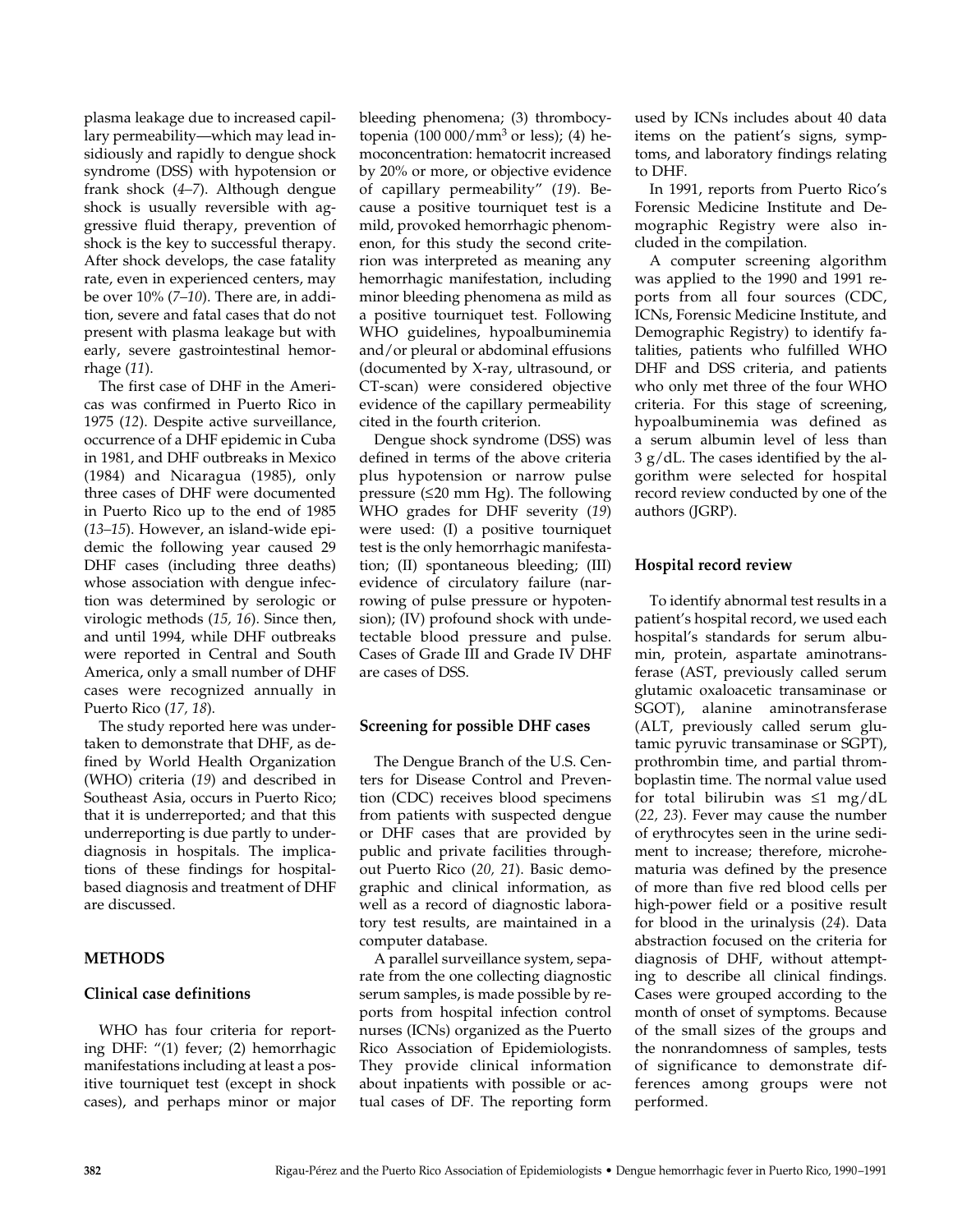## **Laboratory methods**

In connection with diagnostic efforts around the time of illness, serum samples collected less than six days after the onset of illness were processed for virus isolation in C6/36 mosquito cell cultures or were inoculated into *Toxorhynchites* mosquitoes (*25–27*). Dengue viruses were identified by using serotype-specific monoclonal antibodies in an indirect fluorescent antibody test of either virus-infected cell cultures or tissues from inoculated mosquitoes. Serum specimens were tested for anti-dengue IgM by the IgM antibody capture ELISA method (MAC-ELISA) (*28–30*). Specimens from which dengue virus was isolated were further evaluated by either hemagglutination-inhibition (HI) testing or IgG-ELISA to determine whether the infection was primary or secondary, a determination based on anti-dengue antibody levels in acutephase or convalescent-phase serum specimens. In addition, specimens with borderline results by MAC-ELISA were tested by HI or IgG-ELISA in an attempt to confirm the diagnosis by detecting an anamnestic antidengue antibody response (*30–32*).

# **Laboratory case definitions**

Confirmation of a current dengue infection was based on the following criteria: (1) dengue virus isolation from serum or autopsy tissue samples; or (2) seroconversion from negative to positive, or a four-fold or greater change in the anti-dengue antibody titers of paired serum specimens. Demonstration of dengue virus antigen in autopsy tissue samples by immunofluorescence or immunocytochemical analysis was attempted (*33*) but proved negative in all instances.

A current primary case was defined as (1) an IgM-positive (optical density  $>0.20$ ) case with an acute-phase ( $\leq 5$ days after disease onset) serum sample with no anti-dengue antibody by HI (titer <10) but with a convalescentphase (≥14 days after onset) serum

sample with an anti-dengue antibody HI titer  $<$  2 560; or (2) a case in which virus was isolated from a single acutephase serum sample with no antidengue antibody detectable by HI.

A current secondary case was defined as (1) a case with an IgM-positive acute-phase serum sample containing detectable antibody by HI and a convalescent-phase serum sample with an HI antibody titer  $\geq$  2 560; or (2) a case in which virus was isolated from a single acute-phase serum sample containing anti-dengue antibody detectable by HI (*34, 35*).

Probable dengue cases were defined as those in individuals (1) who had a stable anti-dengue HI antibody level in paired serum samples combined with IgM positivity in either sample; or (2) who submitted a single serum sample that was IgM positive or that had an HI antibody titer ≥1 280 or an IgG antibody titer by ELISA ≥163 840. These cases were only considered probable because the individuals involved might have had dengue within the past three months (IgM may be present for 90 days or longer), and the symptoms at the time of blood collection might have been due to an illness other than dengue (*28, 29*).

Unless otherwise stated, probable and confirmed cases were considered together as laboratory-diagnosed or laboratory-positive cases. Single specimens negative for virus and for IgM, if collected less than six days after the onset of illness, were considered nondiagnostic, and the case was classified as indeterminate. For specimens collected six or more days after the onset of symptoms, an absence of IgM was deemed to rule out a dengue diagnosis, and the case was considered negative.

# **RESULTS**

In 1990 and 1991, the ICNs, the Forensic Medicine Institute, and the Demographic Registry provided 986 reports of hospitalizations for suspected dengue in Puerto Rico. (This was only 5.7% of the 17 328 dengue cases reported to the CDC for those two years.) On the basis of the signs and symptoms noted in the 986 reports of hospitalizations or deaths and the results obtained with diagnostic samples submitted to the laboratory-based surveillance system, 17 DHF and three DHF/DSS cases with a positive laboratory diagnosis of dengue were identified. These 20 cases were those that the system was able to routinely detect, and they therefore constituted the number of reported DHF cases.

The screening of the remaining 966 reports to identify possible DHF cases produced 199 candidate cases of DHF; two reports based on outpatient visits were eliminated from further study. Subsequently, the hospital records of all 20 DHF cases and 197 candidate DHF cases were reviewed. The 217 hospitalization records supported a clinical diagnosis of DHF in 88 cases, and of DHF/DSS in 14 cases. The records of the 115 remaining cases were found to be compatible with a clinical diagnosis of DF, but many of these cases could not be further classified for lack of information on the following symptoms or tests: fever (2), tourniquet test (103), blood in stool (97), urinalysis for blood (4), repeat hematocrit (5), and serum albumin (20). It should be noted that this group included two of the 20 originally reported DHF cases, which did not have sufficient evidence on record to fulfill the four diagnostic criteria for DHF (one case did not report fever, and the other did not report bleeding). The case-fatality rate of the 115 patients was 5.2%, there being six deaths.

Fifty-three (46.1%) of the 115 DF cases were laboratory-positive. Of those, 15 (28.3%) had a discharge diagnosis of DHF, although 11 of them did not have any evidence on record of excessive capillary permeability. In contrast, dengue was not mentioned among the diagnoses at death for any of the three patients (5.7%) dying among the laboratory-positive DF subgroup. Those dying included a 61 year-old man with a diagnosis of perforated pyloric ulcer, peritonitis, and hepatic coma; a 35-year-old woman with a diagnosis of acute myelomono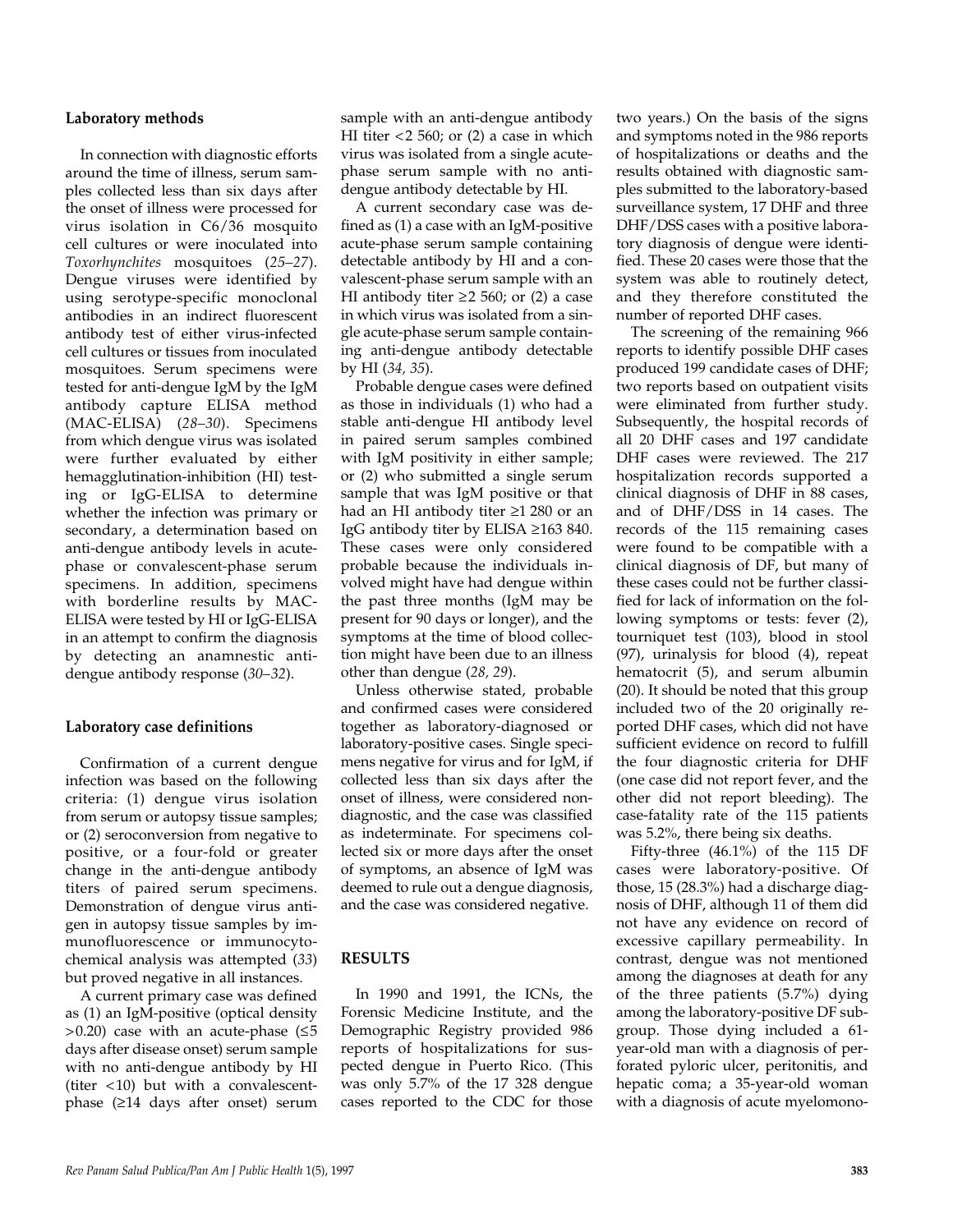cytic leukemia and chemical hepatitis together with a diagnosis of intracerebral hemorrhage and chronic active hepatitis; and a 48-year-old woman with a diagnosis of hepatic failure. No details were available on the history of hepatic disease in these fatal cases.

The 102 cases identified by our record review as clinically compatible with DHF or DSS included 57 positive by serologic or virologic methods, 29 with indeterminate laboratory results, and 16 with negative laboratory results. Of the 57 positives, 42 yielded results indicating they were probable cases; 11 were confirmed by serologic methods; and four were confirmed and yielded the following dengue viruses: one case yielded DEN-1, two yielded DEN-2 (group II genotype), and one yielded DEN-4 (*36*).

Of the 15 confirmed cases, one could be classified as involving a primary immune response, while the other 14 involved secondary infections. Of the 16 with negative results, only two had a clear diagnosis of other conditions (acute suppurative appendicitis in one case, leukemia in the other). Table 1 shows the characteristics of the cases that fulfilled the clinical criteria for DHF, grouped according to whether the dengue laboratory diagnosis was positive, indeterminate, or negative.

The positive and indeterminate groups were similar; but the patients with negative dengue laboratory results were dissimilar, having an equal sex ratio, a considerably lower mean age than the other two groups, and no fatalities. The median month of onset of symptoms for indeterminates and negatives was August, at the usual start of the yearly increase in dengue incidence; while the corresponding month for positives was October, at or near the annual peak dengue incidence. The mean length of the patients' hospital stay was longest (8.9 days) for the negatives.

A profile of the progression of the illness (Table 2) was developed by calculating the mean time from onset of symptoms to hospital admission, highest hematocrit, lowest hematocrit, lowest platelet count, lowest diastolic

**TABLE 1. Characteristics of 102 suspected dengue cases (out of 986 reviewed) whose hospitalization records supported a clinical diagnosis of DHF, grouped according to whether the laboratory diagnosis was dengue-positive, indeterminate, or negative. Puerto Rico, 1990–1991**

|                                                             | Dengue laboratory diagnosis              |                                                                     |                             |  |
|-------------------------------------------------------------|------------------------------------------|---------------------------------------------------------------------|-----------------------------|--|
| Variable                                                    | Positive $(n = 57)$                      | Indeterminate $(n = 29)$                                            | Negative $(n = 16)$         |  |
| Sex ratio (m:f)                                             | 1.5:1                                    | 2.2:1                                                               | 1:1                         |  |
| Age<br>Mean<br>Range                                        | 38 years<br>4-86 years                   | 35 years<br>7 months-91 years                                       | 27 years<br>$10 - 73$ years |  |
| Deaths                                                      | 2 (3.5%; females 16<br>and 55 years old) | 3 (10.3%; 2 males 34<br>and 39 years old;<br>1 female 85 years old) |                             |  |
| Month of onset of symptoms<br>(median)                      | October                                  | August                                                              | August                      |  |
| Towns of residence <sup>a</sup>                             | 24                                       | 17                                                                  | 14                          |  |
| Hospitals providing care <sup>a</sup>                       | 20                                       | 15                                                                  | 7                           |  |
| Patients receiving private<br>hospital care                 | 39 (68.4%)                               | 15 (51.7%)                                                          | 11 (68.8%)                  |  |
| Length of hospital stay, in days<br>Median<br>Range<br>Mean | 5<br>$2 - 42$<br>6.8                     | 5<br>$0 - 19$<br>6.0                                                | 5<br>$2 - 39$<br>8.9        |  |

<sup>a</sup> Puerto Rico has 78 municipalities and 65 reporting hospitals.

blood pressure, and hospital discharge. In the positives, the highest hematocrit (signaling hemoconcentration) was detected an average of one day before the platelet count and diastolic blood pressure reached minimal levels. This was also the pattern in the indeterminates. In the negatives, however, the highest hematocrit was found to occur an average of one day after the lowest platelet count and diastolic pressure.

Most of the 57 DHF patients identified by hospital record review who had positive laboratory results (see Table 1) had dengue listed on their

#### **TABLE 2. Profile of the progression of illness of the 102 cases whose hospitalization records supported a clinical diagnosis of DHF, by laboratory diagnosis. Puerto Rico, 1990–1991**

|                                            | Dengue laboratory diagnosis |                          |                     |  |
|--------------------------------------------|-----------------------------|--------------------------|---------------------|--|
| Variable                                   | Positive $(n = 57)$         | Indeterminate $(n = 29)$ | Negative $(n = 16)$ |  |
| Mean days<br>from onset of<br>symptoms to: |                             |                          |                     |  |
| Admission                                  | 4.7                         | 3.8                      | 5.6                 |  |
| <b>Highest hematocrit</b>                  | 5.8                         | 4.2                      | 7.4                 |  |
| Lowest hematocrit                          | 7.5                         | 7.0                      | 10.1                |  |
| Lowest platelet count                      | 6.6                         | 5.4                      | 6.1                 |  |
| Lowest diastolic blood pressure            | 6.6                         | 5.4                      | 6.5                 |  |
| Discharge                                  | 11.4                        | 9.6                      | 14.6                |  |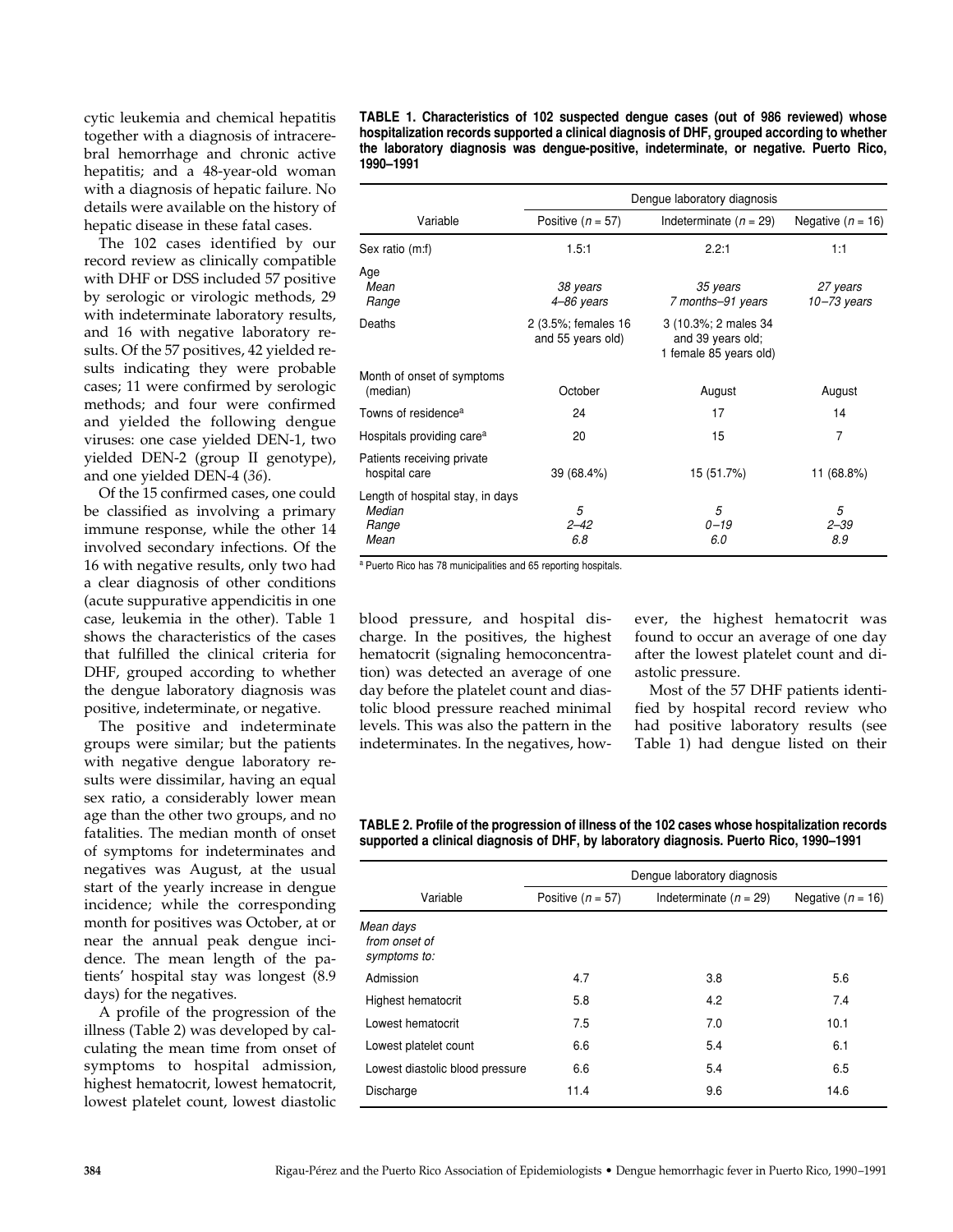records as the diagnosis for hospital admission (35, 61.4%) or discharge (45, 78.9%); the rest were admitted or discharged with diagnoses such as thrombocytopenia, bleeding, or viral syndrome. Six of the 57 patients (10.5%) had a diagnosis of DHF at admission, but only four of those still carried it at discharge. An additional 19 had DHF as a discharge diagnosis, so that a total of 23 (40.4%) of the 57 DHF cases with a positive laboratory diagnosis of dengue had the correct diagnosis at discharge. Seventeen (29.8%) of the patients came from a single hospital located in the San Juan metropolitan area; no other hospital reported more than six (10.5%) of the 57 cases.

Tables 3 and 4 show the frequency of signs and symptoms and selected clinical laboratory results for the 57 laboratory-positive dengue patients with DHF or DSS. As required by the WHO case definition, all had fever, hemor-

| TABLE 3. Signs and symptoms of the 57     |
|-------------------------------------------|
| hospitalized laboratory-positive patients |
| with DHF (Puerto Rico, 1990-1991)         |

|                          |     | Patient <sup>a</sup> |  |
|--------------------------|-----|----------------------|--|
| Symptom or sign          | No. | $(\% )$              |  |
| Fever                    | 57  | (100.0)              |  |
| Rash                     | 27  | (47.4)               |  |
| Hepatomegaly             | 6   | (10.5)               |  |
| Effusions                | 3   | (5.3)                |  |
| Frank shock              | 3   | (5.3)                |  |
| Any hemorrhage           | 57  | $(100.0)^{b}$        |  |
| Microscopic hematuria    | 28  | (51.9)°              |  |
| Petechiae                | 26  | (45.6)               |  |
| Epistaxis                | 13  | (22.8)               |  |
| Gingival hemorrhage      | 8   | (14.0)               |  |
| <b>Blood in stools</b>   | 8   | (14.0)               |  |
| Positive tourniquet test | 5   | $(31.3)^d$           |  |
| Blood in vomitus         | 4   | (7.0)                |  |
| Bleeding at injection or |     |                      |  |
| venipuncture site        | 4   | (7.0)                |  |
| Hemoptysis               | 3   | (5.3)                |  |
| Vaginal hemorrhage       | 2   | (3.5)                |  |
| Gross hematuria          | 2   | (3.5)                |  |
| Other hemorrhage         | 2   | (3.5)                |  |
|                          |     |                      |  |

<sup>a</sup> The numbers given are minimum estimates, because the search was not uniform for all patients; however, the denominator was equal to 57 except where noted.

<sup>b</sup> Only two (3.5%) of the 57 patients had severe hemorrhagic manifestations.

 $c$  Denominator = 54.

 $d$  Denominator = 16

**TABLE 4. Clinical laboratory analyses recorded for the 57 hospitalized laboratory-positive patients with DHF (Puerto Rico, 1990–1991). Abbreviations: AST = aspartate aminotransferase, previously called serum glutamic oxaloacetic transaminase (SGOT); ALT = alanine aminotransferase, previously called serum glutamic pyruvic transaminase (SGPT); PT = prothrombin time; PTT = partial thromboplastin time**

|                                                | <b>Patients</b>         |              | Results                        |                |
|------------------------------------------------|-------------------------|--------------|--------------------------------|----------------|
| Tests with abnormal results                    | No. pos./<br>No. tested | (% positive) | Average<br>result <sup>a</sup> | (Range)        |
| Thrombocytopenia                               |                         |              |                                |                |
| Platelet count $\leq 100 000$ /mm <sup>3</sup> | 57/57                   | (100.0)      | 45 980                         | (9–99 000)     |
| Increased capillary permeability               |                         |              |                                |                |
| Hemoconcentration $\geq 0.20$                  | 34/57                   | (59.6)       | 0.26                           | $(0 - 1.0)$    |
| Low serum protein                              | 18/51                   | (35.3)       | 6.3                            | $(3.8 - 8.3)$  |
| Low serum albumin                              | 35/52                   | (67.3)       | 3.5                            | $(2.3 - 4.9)$  |
| Liver involvement                              |                         |              |                                |                |
| Elevated AST (SGOT)                            | 42/50                   | (84.0)       | 260                            | $(19 - 13368)$ |
| Elevated ALT (SGPT)                            | 34/48                   | (70.8)       | 242                            | $(118 - 2607)$ |
| Total bilirubin >1 mg/dL                       | 5/45                    | (11.1)       | 1.2                            | $(0.1 - 21.2)$ |
| <b>Bleeding tendencies</b>                     |                         |              |                                |                |
| PT >25% over control                           | 2/43                    | (4.7)        | 13% over control               | $(-10-390\%)$  |
| PPT >25% over control                          | 18/43                   | (41.9)       | 33% over control               | $(0 - 249%)$   |

<sup>a</sup> Average result for the tested cases.

rhagic manifestations, thrombocytopenia, and some evidence of abnormal capillary permeability (effusions, low albumin, or hemoconcentration). The most frequent hemorrhagic manifestations were microscopic hematuria and petechiae; only two patients (3.5%) suffered serious or severe hemorrhages. While AST and ALT levels were frequently only mildly elevated, they respectively surpassed 500 U/L in five  $(10.0\%)$  and seven  $(14.6\%)$  of the cases in which they were measured. Derangements in partial thromboplastin time results were more frequent and more pronounced than derangements in prothrombin time results. The ratio of AST to ALT levels ranged from 0.08 to 3.96, and in 40 (85.1%) of 47 patients tested the ratio was under 2.00. (A similar pattern was observed among the laboratory-negative and indeterminate clinically diagnosed DHF cases.)

There were no patients for whom a positive tourniquet test was the only hemorrhagic manifestation (DHF grade I), but there were 49 cases of grade II DHF, five of grade III (DSS), and three of grade IV (including two fatalities). One fatal case (age 16, a confirmed DHF case with secondary

dengue infection) was admitted in a coma with tonic-clonic seizures. She developed hypotension within 24 hours of admission and died in cardiorespiratory arrest after 10 days of hospitalization. The other fatality (age 55, a confirmed DHF case with DEN-2 infection and secondary response) presented with fever and thrombocytopenia (27 000/mm<sup>3</sup>), developed hypotension within 24 hours of admission, and died in cardiorespiratory arrest after three days of hospitalization. In this latter case, the principal diagnoses noted at death were hepatic failure and pancreatitis; dengue was not included.

Other infectious diseases considered for alternative testing in these 57 cases were mononucleosis (14 cases, 24.6%), hepatitis (A, B, or C; four cases, 7.0%), and cytomegalovirus infection (three cases, 5.3%). None of these alternative tests yielded positive results. Other diagnostic studies performed on these patients included bone marrow aspiration (five patients, 8.8%), CT scanning (four patients, 7.0%), and ultrasound (four patients, 7.0%). Therapy included intravenous fluid replacement for all DHF cases, and frequently also included steroids (in 16 cases, 28.1%)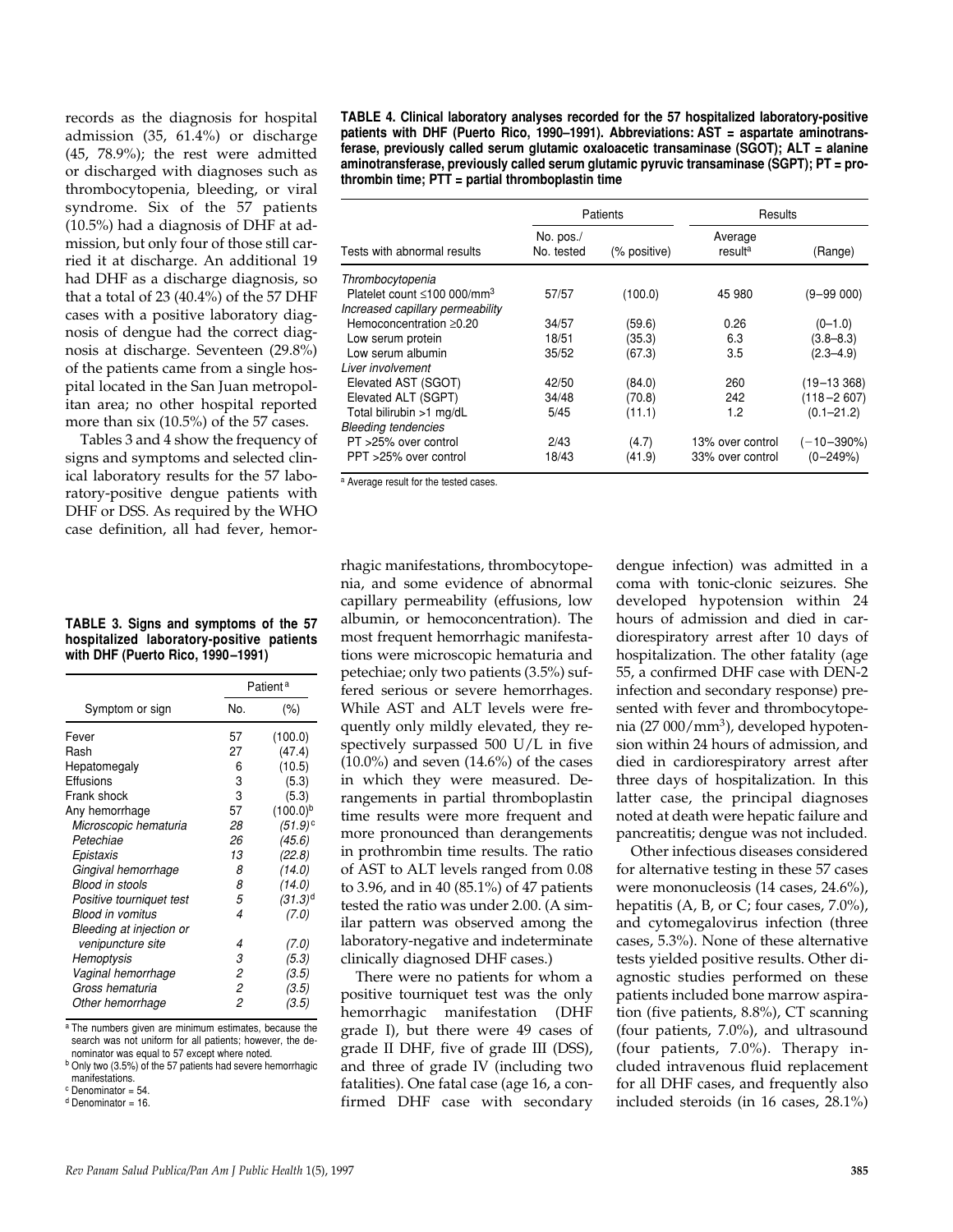and platelet transfusions (in 13 cases, 22.8%). Two cases (3.5%) received intravenous immune globulin, and two (3.5%) received fresh frozen plasma.

## **DISCUSSION**

This investigation provides the first description of the clinical characteristics of endemic DHF cases in Puerto Rico. These cases were identified by reviewing the hospital records of cases reported through the island's parallel laboratory-based and hospital-based dengue surveillance systems. The observed incidence of DHF with a positive laboratory diagnosis of dengue was nearly three times greater than the incidence detected by the surveillance system (57 cases vs. 20), and even the larger figure appears to have been only a fraction of all the DHF cases that occurred. Among the laboratory-positive cases of DHF, 59.6% were discharged without a diagnosis of DHF; and one death was attributed not to dengue but to hepatic failure and pancreatitis. In addition, 29 cases of possible DHF did not submit appropriate samples for dengue diagnosis. All this strongly indicates that recognition of DHF among clinicians needs to be improved.

Of the 115 patients whose clinical records were compatible with a DF diagnosis, 53 were laboratory-positive for dengue. Of these 53, there were 15 (28.3%) that had a discharge diagnosis of DHF; but the records of 11 showed no evidence of excessive capillary permeability. This suggests that capillary permeability is not commonly considered a criterion for DHF diagnosis. Also, six deaths occurred among these 115 patients, with three of them occurring among the 53 laboratory-positive patients. Such a high case-fatality rate (3/53 or 5.7%) among DF patients suggests that the group included DHF cases that did not fulfill the case definition for lack of complete information, or else (as reported in other locations) that dengue infections with fatal outcomes at times develop without capillary leakage (*11*). In either case prompt, accurate diagnosis of DHF cases is necessary, not just for surveillance purposes but for prevention of shock and ensuing death.

The clinical features of laboratorypositive DHF cases in Puerto Rico and the profile of DHF's progression (see Table 2) are similar to those of cases reported in countries with severe epidemics or long-established DHF endemicity. Other descriptions indicate that thrombocytopenia is a harbinger of capillary leakage, hemoconcentration, and hypotension; our data (which show the time intervals to extreme values, not to the first abnormal value) are consistent with this point (*37–42*).

In contrast to other reports, however, microscopic hematuria was the most frequently detected hemorrhagic manifestation (in 51.9% of the 57 DHF cases), while the tourniquet test was positive in only five (31.3%) of 16 patients tested. Both findings reflect clinical practices in Puerto Rico, where chemical and automated microscopic tests for hematuria are widely available, and where the tourniquet test is used infrequently. Hematuria was also prominent in the 1971 Tahiti epidemic and among the 29 DHF cases reported in Puerto Rico's 1986–1987 epidemic (*43, 44*).

Hepatomegaly has been reported as a common finding among children with DHF in Indonesia, India, and Thailand (64.9–90.0%); but it was noted in only six (10.5%) of the 57 DHF cases reported here (*37, 45, 46*). As in our study, however, hepatomegaly was seen in only a minority of the DHF cases studied in Indonesia in 1976, Cuba in 1981, Manila in 1983–1984, and Hainan Island (China) in 1985 (5.2–19.4%) (*38–40, 47*).

The liver enzyme elevations seen in patients in Puerto Rico were very similar to those described in patients with DF in Taiwan in 1987–1988, and in hospitalized patients with a clinical diagnosis of dengue in Puerto Rico in 1991 (*48, 49*). Other recent reports have underscored the relationship of dengue infection, liver involvement, and encephalopathy (*50–52*). The three patients with DHF/DSS grade IV (of whom two died) had the highest AST levels found among the 57 cases of DHF described here.

As was to have been expected, all 57 patients received intravenous fluid therapy, while only two (3.5%) received plasma. The administration of platelets, steroids, and intravenous immune globulin was motivated by marked thrombocytopenia. (The patient's condition usually requires that the physician decide on therapy before receiving the results of testing for dengue or any other etiology—*53.*)

As shown by other analyses of the role of immune response in case severity, we were able to document that in most confirmed cases the patient's immunologic response to the virus indicated a secondary infection (*54*). The age distribution for DHF in Puerto Rico (and other countries in the Americas) seems markedly different from that found in Southeast Asia, where the population has been exposed to endemic dengue and frequent epidemics for several decades (*41, 42, 55, 56*). In Indonesia, for example, the median age for patients with DHF from 1979 through 1984 was 4 years 11 months (*57*). In contrast, the median age in Puerto Rico was 38 years (with a range of 4 to 86 years). Although infant deaths due to dengue have been documented in Puerto Rico in other years, no infant deaths attributable to dengue occurred during the two years of this study (*44*).

Most DHF case descriptions typically come from patients evaluated at one hospital or dengue research center in areas where the dengue incidence is high. In contrast, this description is based on a combination of passive and active surveillance systems established for the guidance of disease control efforts in Puerto Rico (*20*). In general, dengue diagnosis depends upon collection of repeated, properly timed, and promptly processed serum samples. These conditions are seldom met in routine clinical care, and cannot be met when the patient dies after a short illness.

As suggested by comparison of the mean intervals from disease onset to hospital discharge among three groups of our study subjects (see Table 2), the shortness of the period available for clinical observation is an important ob-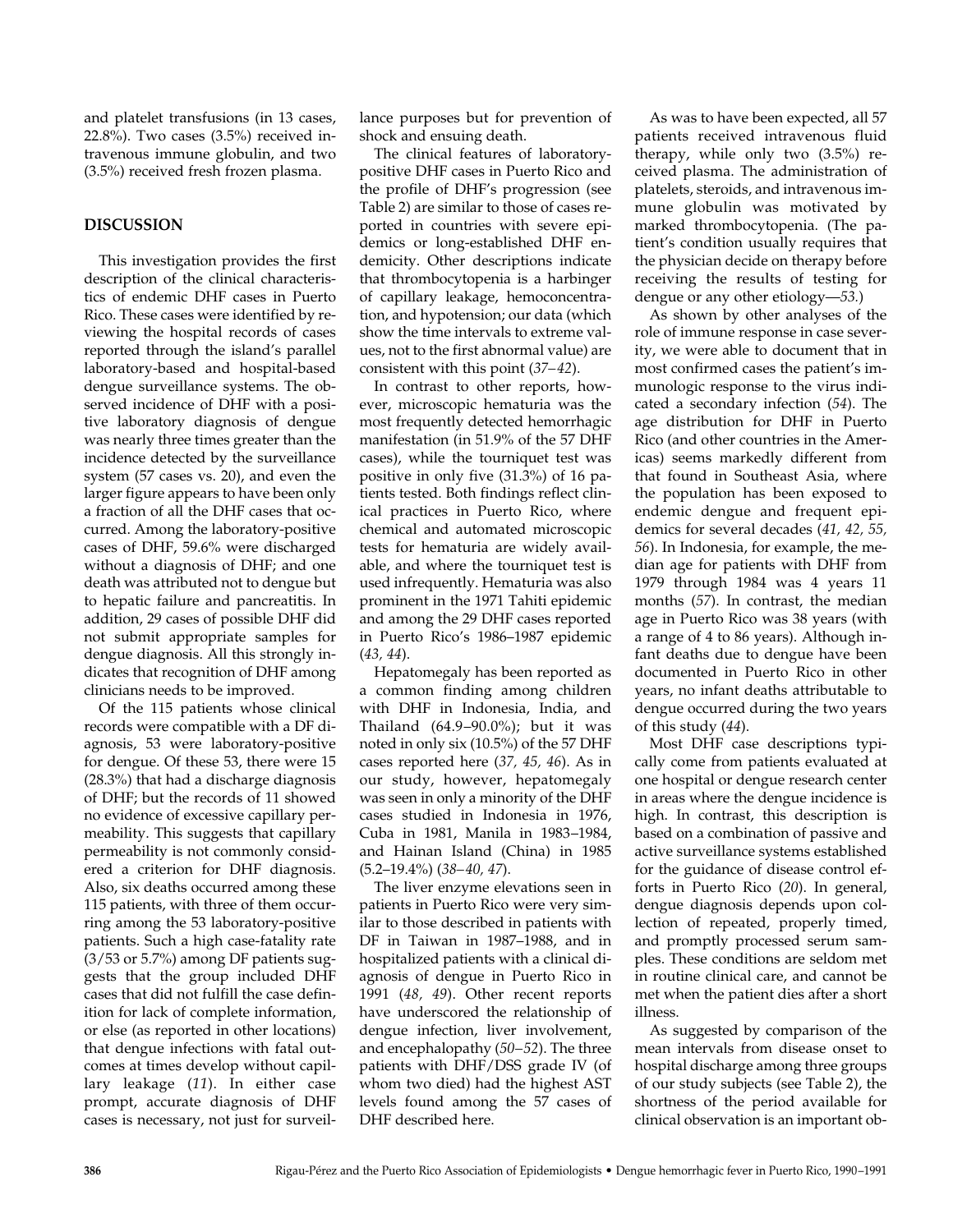stacle to dengue diagnosis and reporting. This helps to explain the low proportion of laboratory-confirmed cases  $(15/57 = 26%)$  among DHF patients for whom laboratory diagnosis was performed, as well as the high proportion of indeterminates  $(29/102 = 28\%)$ among clinically diagnosed cases of DHF. Inaccuracies in reporting the date of onset of symptoms may also produce misdiagnosis, because cases will be misclassified as laboratorynegative instead of indeterminate if the interval between actual disease onset and blood collection is too short for a diagnostic antibody rise.

The etiology of the illnesses that fulfilled the clinical criteria for DHF but did not yield positive laboratory results for dengue cannot be defined by the data available to this study. It seems reasonable to think that a large propor-

tion of the indeterminate cases were dengue, while the rest, together with the negative cases, might have been due to infectious diseases capable of producing dengue-like symptoms (diseases such as leptospirosis, measles, influenza, and many others) or the coincidence of an acute febrile episode with noninfectious conditions (such as leukemia).

In summary, the clinical characteristics of 1990–1991 laboratory-positive cases of DHF in Puerto Rico were similar to the characteristics of DHF cases described in other countries, while the age-distribution of cases followed the pattern found in the Americas (with all age groups being affected) as opposed to that found in Southeast Asia (where the disease occurs predominantly in younger children). The number of DHF cases identified by means

of this study was 2.85 times higher than that reported, and the actual number of cases that occurred appears likely to have been higher still. Recognition of DHF and its reporting by clinicians needs to be improved.

**Acknowledgments.** The authors wish to recognize the foresight of Edward B. Hayes, M.D., and Duane J. Gubler, Sc.D., who established the hospital surveillance system for severe dengue on which this investigation was based. The collaboration of the laboratory staff at the Dengue Branch, U.S. Centers for Disease Control and Prevention, was crucial for identification of the cases summarized in this study and is hereby gratefully acknowledged.

- 
- 1. Institute of Medicine. *Emerging infections: microbial threats to health in the United States.* Washington, DC: National Academy Press; 1992.
- 2. Centers for Disease Control and Prevention. *Addressing emerging infectious disease threats: a prevention strategy for the United States.* Atlanta: U.S. Department of Health and Human Services, Public Health Service; 1994.
- 3. Halstead SB. The XXth century dengue pandemic: need for surveillance and research. *World Health Stat Q* 1992;45:292–298.
- 4. Nimmannitya S. Clinical spectrum and management of dengue haemorrhagic fever. *Southeast Asian J Trop Med Public Health* 1987; 18:392–397.
- 5. Sumarmo, Wuryadi S, Gubler DJ. Clinical observations on hospitalized patients with virologically confirmed dengue hemorrhagic fever in Jakarta, Indonesia 1975–1983. *Paediatr Indones* 1986;26:137–151.
- 6. Chin CK. Outpatient management of dengue infection in the University Hospital, Kuala Lumpur. *Malays J Pathol* 1993;15:21–23.
- 7. Rohde JE. Clinical management of severe dengue. *Trop Doct* 1978;8:54–61.
- 8. Tassniyom S, Vasanawathana V, Chirawatkul A, Rojanasuphot S. Failure of high-dose methylprednisolone in established dengue shock syndrome: a placebo-controlled, double-blind study. *Pediatrics* 1993;92:111–115.
- 9. Lum LCS. Management of dengue haemorrhagic fever/dengue shock syndrome. *Malays J Pathol* 1993;15:29–33.
- 10. Yong BH. Critical care aspects of dengue haemorrhagic fever/dengue shock syndrome. *Malays J Pathol* 1993;15:35–39.

11. Sumarmo, Wulur H, Jahja E, Gubler DJ, Suharyono W, Sorensen K. Clinical observations on virologically confirmed fatal dengue infections in Jakarta, Indonesia. *Bull World Health Organ* 1983;61:693–701.

**REFERENCES**

- 12. López Correa RH, Cline BL, Ramírez-Ronda C, Bermúdez R, Sather GE, Kuno G. Dengue fever with hemorrhagic manifestations: a report of three cases from Puerto Rico. *Am J Trop Med Hyg* 1978;27:1216–1224.
- 13. Woodall JP, López-Correa RH, Sather GE, Moore CG. The absence of epidemic dengue hemorrhagic fever from the Americas. In: Hotta S, ed. *Dengue hemorrhagic fever 1981: proceedings of the First International Center for Medical Research Seminar 1980, Nov 21–22, Kobe, Japan.* Kobe: ICMR; 95–106.
- 14. Álvarez ME, Ramírez-Ronda CH. Dengue and hepatic failure. *Am J Med* 1985;79:670–674.
- 15. Gubler DJ. Dengue and dengue hemorrhagic fever in the Americas. *P R Health Sci J* 1987; 6:107–111.
- 16. Ramírez-Ronda CH. Dengue in Puerto Rico: clinical manifestations and management from the 1960s to 1987. *P R Health Sci J* 1987;6: 113–118.
- 17. Pan American Health Organization. Dengue in the Americas: an update. *Epidemiol Bull (PAHO)* 1993;14:1–3.
- 18. Rigau-Pérez JG, Gubler DJ, Vorndam AV, Clark GG. Dengue surveillance: United States, 1986–1992. In: Centers for Disease Control and Prevention. *CDC surveillance summaries.* 22 July 1994;43(No. SS-2):7–19.
- 19. World Health Organization. *Dengue haemorrhagic fever: diagnosis, treatment, and control.* Geneva: WHO; 1986:12–14.
- 20. Gubler DJ. Surveillance for dengue and dengue hemorrhagic fever. *Bull Pan Am Health Organ* 1989;23:397–404.
- 21. Gubler DJ, Casta-Vélez A. A program for prevention and control of epidemic dengue and dengue hemorrhagic fever in Puerto Rico and the U.S. Virgin Islands. *Bull Pan Am Health Organ* 1991;25:237–247.
- 22. Jordan CD, Flood JG, Laposata M, Lewandrowski KB. Normal reference laboratory values. *N Engl J Med* 1993;327:718–724.
- 23. Anonymous. JAMA instructions for authors. *JAMA* 1995;273:27–34.
- 24. Yager HM, Harrington JT. Urinalysis and urinary electrolytes. In: Jacobson HR, Striker GE, Klahr S, eds. *The principles and practice of nephrology.* Philadelphia: Decker; 1991:171.
- 25. Rosen L, Gubler DJ. The use of mosquitoes to detect and propagate dengue viruses. *Am J Trop Med Hyg* 1974;23:1153–1160.
- 26. Gubler DJ, Kuno G, Sather GE, Vélez M, Oliver A. Mosquito cell cultures and specific monoclonal antibodies in surveillance for dengue viruses. *Am J Trop Med Hyg* 1984;33: 158–165.
- 27. Kuno G, Gubler DJ, Vélez M, Oliver A. Comparative sensitivity of three mosquito cell lines for isolation of dengue viruses. *Bull World Health Organ* 1985;63:279–286.
- 28. Burke DS, Nisalak A, Ussery MA. Antibody capture immunoassay detection of Japanese encephalitis virus immunoglobulin M and G antibodies in cerebrospinal fluid. *J Clin Microbiol* 1982;15:1034–1042.
- 29. Gubler DJ, Sather GE. Laboratory diagnosis of dengue and dengue hemorrhagic fever. In: